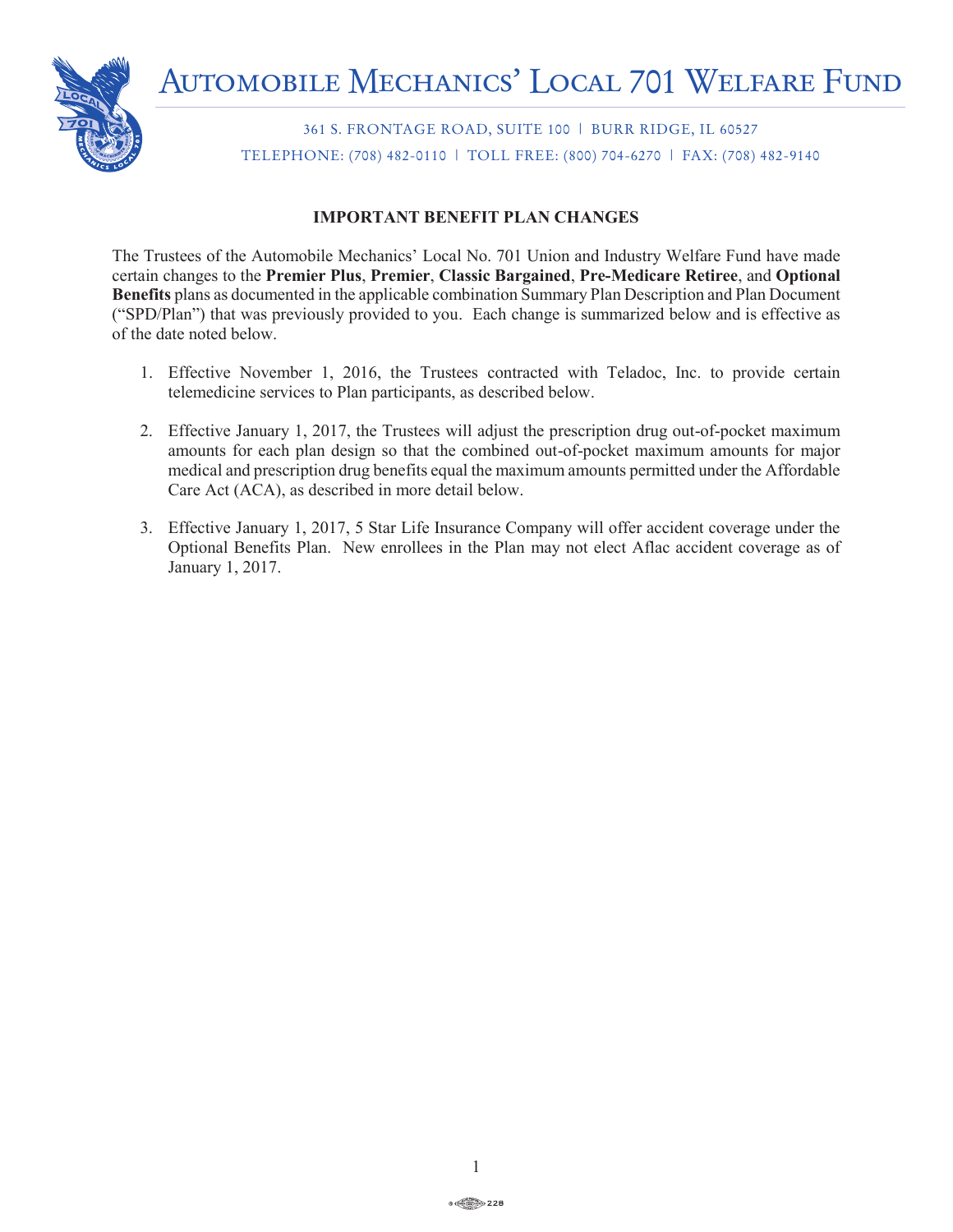# **SUMMARY OF MATERIAL MODIFICATIONS**

This document, referred to as a "summary of material modifications," is intended to supplement the SPD/Plan. You should retain this summary of material modifications with your copy of the SPD/Plan. If you have any questions, you may contact the Fund Office (708)  $482-0110 \sim$  Toll Free (800) 704-6270.

### 1. **Coverage of telemedicine services**

The Plan's Trustees recently contracted with Teladoc, Inc., a leading provider of telehealth services, to provide telemedicine services to the Plan's participants and their dependents. Specifically, effective November 1, 2016, Plan participants will have access to telephone and web-based video consultations with general practitioner physicians and dermatologists through Teladoc's network of physicians. You will receive additional information by mail from Teladoc with details on how to access this service.

There is no fee for Plan participants to use this service. Note that only general physician and dermatology consultations provided by Teladoc are covered. In addition, the Plan does not cover or pay for telemedicine services furnished by any vendor other than Teladoc.

#### 2. **Changes to the Plan's prescription drug out-of-pocket maximum amounts**

Effective January 1, 2017, the Trustees will adjust the calendar year out-of-pocket maximum amounts for prescription drugs in each plan design so that the combined out-of-pocket maximum amounts for major medical and prescription drug benefits equal the maximum amounts permitted under the Affordable Care Act (ACA). The out-of-pocket maximum amounts for major medical benefits will remain unchanged. When you and/or family reach the out-of-pocket maximum amount for either major medical or prescription drug benefits during a calendar year, the Plan pays 100% of the additional covered expenses for that calendar year, up to any applicable Plan maximums.

Effective January 1, 2017, the applicable out-of-pocket maximum amounts are as follows:

A. For the Premier Plus Plan:

| <b>Comprehensive Medical Benefit (Active Employees and their Dependents)</b> |                                                  |  |
|------------------------------------------------------------------------------|--------------------------------------------------|--|
| <b>Calendar Year Out-of-Pocket Maximums</b>                                  |                                                  |  |
| PPO Maximum                                                                  |                                                  |  |
| - Major Medical                                                              | $\bullet$ \$2,500 per person; \$5,000 per family |  |
| - Prescription Drug                                                          | $\bullet$ \$4,650 per person; \$9,300 per family |  |

## B. For the Premier Plan:

| <b>Comprehensive Medical Benefit (Active Employees and their Dependents)</b> |                                                  |  |
|------------------------------------------------------------------------------|--------------------------------------------------|--|
| <b>Calendar Year Out-of-Pocket Maximums</b>                                  |                                                  |  |
| PPO Maximum                                                                  |                                                  |  |
| - Major Medical                                                              | • \$5,000 per person; \$10,000 per family        |  |
| - Prescription Drug                                                          | $\bullet$ \$2,150 per person; \$4,300 per family |  |